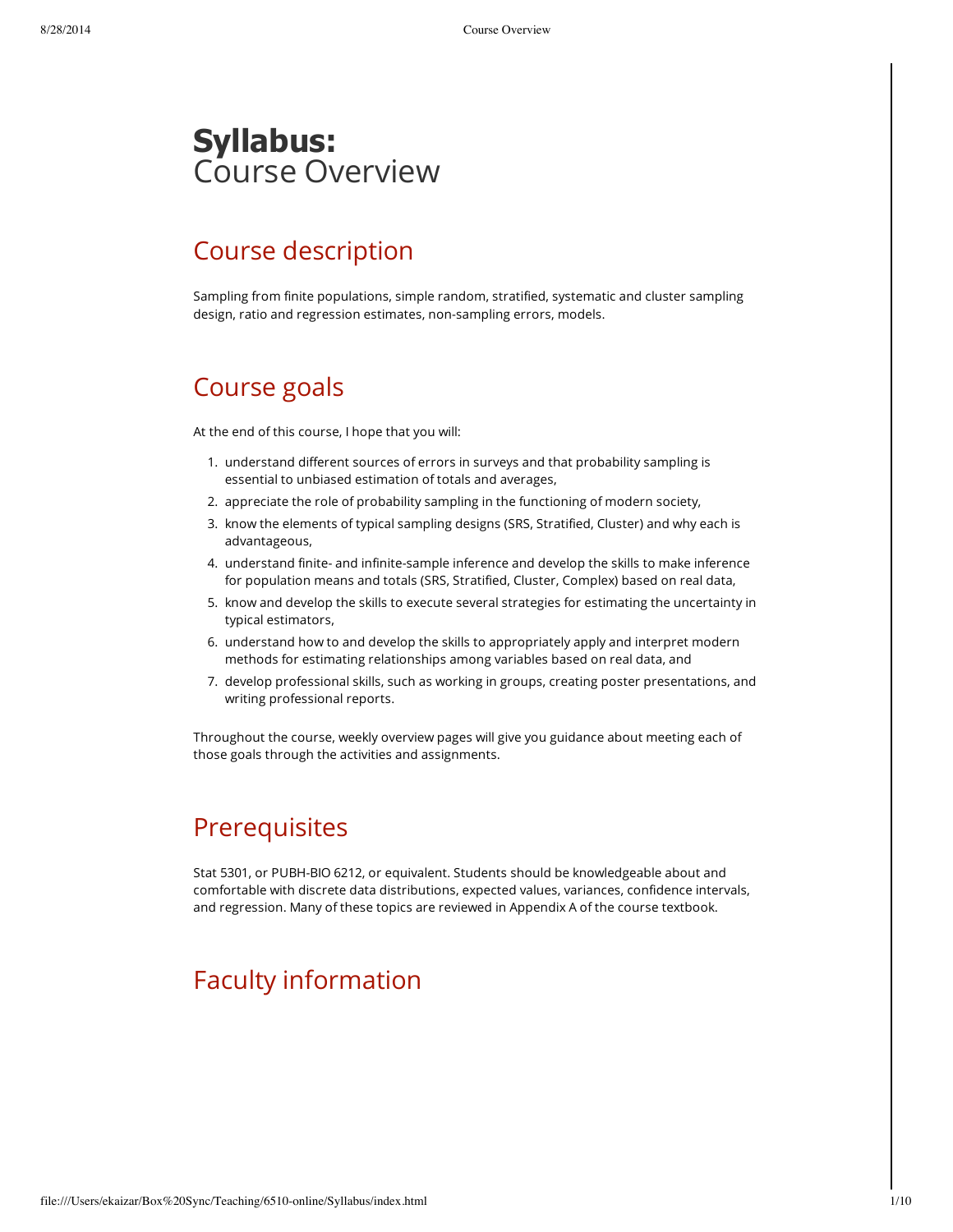

Name: **Elly Kaizar**

Email address: **ekaizar@stat.osu.edu**

Phone number: 614-247-2585

Web site: [www.stat.osu.edu/~ekaizar](http://www.stat.osu.edu/~ekaizar)

About me: I really like healthcare. All parts of it. I even find it fascinating to be on the receiving end! I am most interested in figuring out what healthcare interventions work (and are safe) and for whom they work (and are safe). Fortunately, there is often lots of data relevant to these questions. However, the best way to combine or subset data to get reasonable answers to meaningful questions is not so straightforward, and is my current focus of research. Some of this data comes from sample surveys, and so the good conduct and analysis of sample surveys is very important to me. Perhaps unfortunately for you, I will probably be using a lot of healthcare examples this semester. I will try to mix it up, but please let me know if you have a good idea for another application to discuss - often students provide fantastic examples!

On a more personal note, I've been teaching here at OSU and living in Columbus since 2006. I love to walk everywhere -- in my office and in the city (you may catch me on High Street on a nice evening), as well as in the great outdoors. The photo above is a selfie on the top of Mount Cardigan from a visit to [Dartmouth](http://en.wikipedia.org/wiki/Mount_Cardigan) College. I also like to travel, and have been to 4 of the 7 continents. Can you guess which ones? When I'm not on the road, I'm curled up at home in Short North with my husband and dog.

## **Syllabus:** Course Materials

#### **Textbook**

Lohr, Sharon L. Sampling: Design and Analysis, second edition. Brooks/Cole; 2010.

- You can purchase the text in hard copy, or as an e-book. Here is the publisher's website: http://www.cengagebrain.com/shop/en/US/storefront/US? [cmd=catProductDetail&showAddButton=true&productID=15758609321187154128517071071486767441&cid=APL1,](http://www.cengagebrain.com/shop/en/US/storefront/US?cmd=catProductDetail&showAddButton=true&productID=15758609321187154128517071071486767441&cid=APL1) but I am sure you are clever enough to be a smart shopper. The text is also on reserve on campus at the 18th Ave Library.
- The textbook has a website where you can download datasets: [http://www.cengage.com/cgi-wadsworth/course\\_products\\_wp.pl?](http://www.cengage.com/cgi-wadsworth/course_products_wp.pl?fid=M20b&product_isbn_issn=9780495105275) fid=M20b&product\_isbn\_issn=9780495105275

#### Other relevant books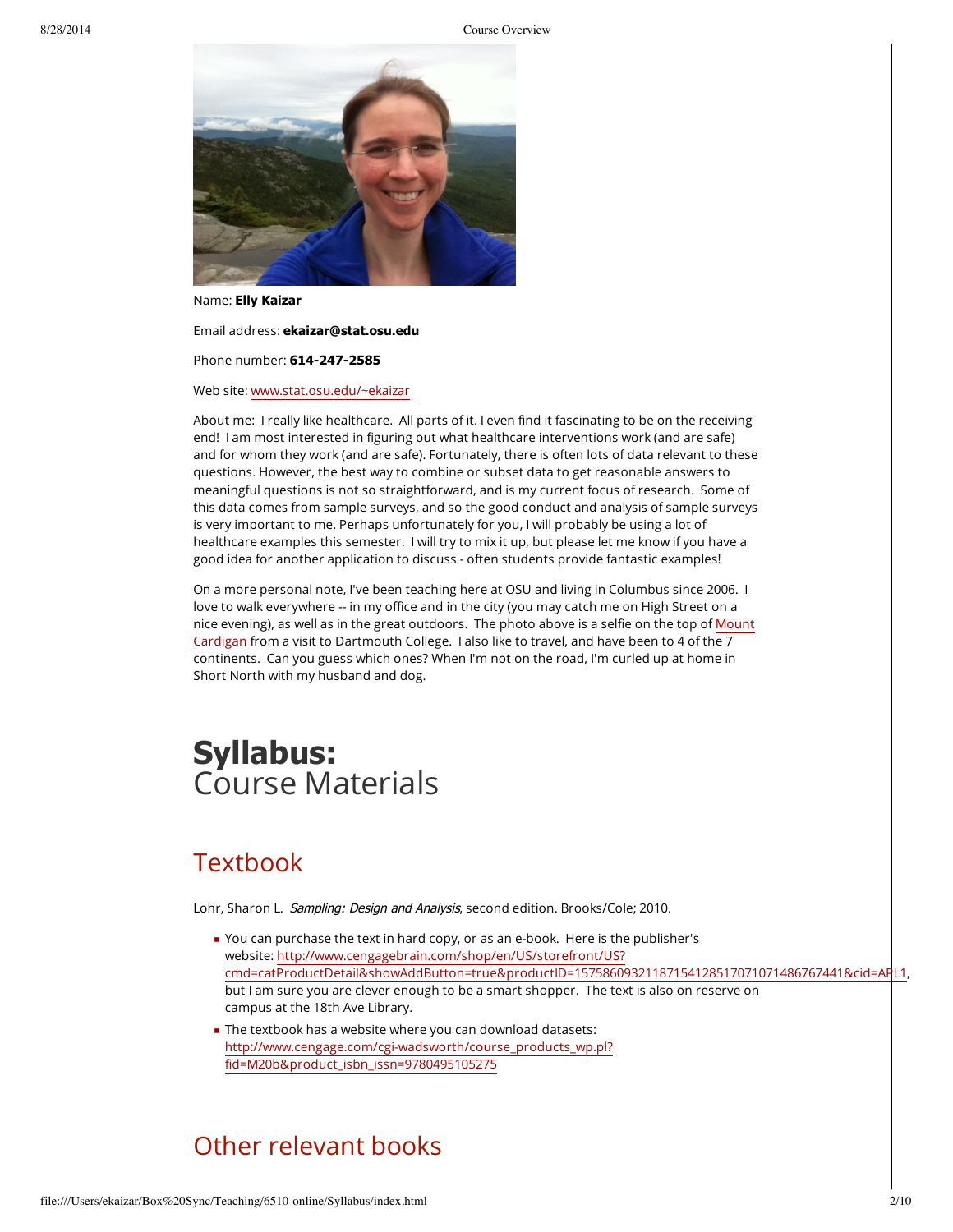- Cochran, Sampling Techniques
- **Scheaffer, Mendenhall and Ott, Elementary Survey Sampling**
- Kish, Survey Sampling
- Hansen, Hurwitz and Madow, Sample Survey Methods and Theory
- Groves, Fowler, Couper, et al., Survey Methodology

## **Syllabus:** Technology



FOR HELP: Call 614-688-HELP or email **8help@osu.edu** at any time for technical support.

#### Necessary equipment



**Computer**: current Mac or PC (or Linux) with high-speed internet connection and the following software installed:

- Firefox web [browser](https://www.mozilla.org/en-US/firefox/new/) (the best browser for Carmen many other browsers work for most of the functions, though)
- **Adobe [Reader,](http://get.adobe.com/reader/) or an alternative PDF reader**

### Recommended equipment



**Webcam**: built-in or external webcam, fully installed, for participating in CarmenConnect office hours



**Microphone**: built-in laptop or tablet mic or external microphone, for participating in CarmenConnect office hours



**Digital camera**: at least 5 megapixel or current smartphone camera, with the ability to upload photos to the Internet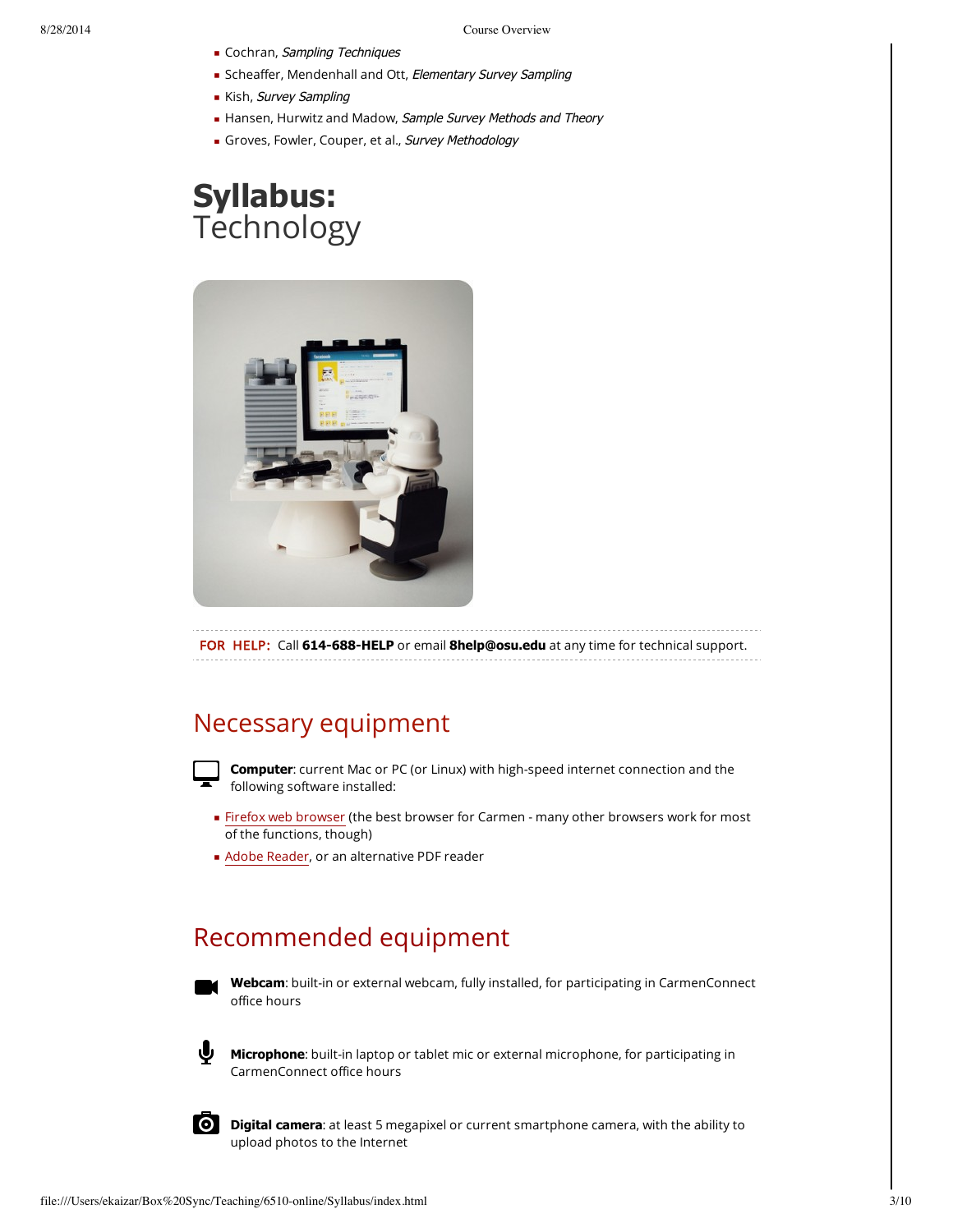### Baseline technical skills

Basic computer and web-browsing skills



- **EXECT** [Carmen](http://odee.osu.edu/resourcecenter/carmen) help from the Office of Distance Education and eLearning
- **[Carmen](file:///d2l/systemCheck) system check**

#### Technology skills for this course



CarmenConnect text, audio, and video chat

**[CarmenConnect](https://ocio.osu.edu/elearning/services/tools/carmenconnect/participants/) Instructions and Help** 



Collaborating in Carmen Wiki

#### Using R software

We will using computing for a variety of purposes, including selecting samples and analyzing survey data. In this course, we will be using the R software, which is freely available for most operating systems ([http://www.r-project.org/\)](http://www.r-project.org/). If you are not already familiar with R programming, there are a plethora of online tutorials available. I recommend the video tutorials by Dan Goldstein you can find here: [http://www.decisionsciencenews.com/2007/09/26/r-video-tutorial-number-1/.](http://www.decisionsciencenews.com/2007/09/26/r-video-tutorial-number-1/) This tutorial includes instructions about how to download and install the program.

# **Syllabus:** Grades and Grading Policies

#### Point totals

Points in the course will be distributed as follows:

| Assignment            | % Final Grade | Due                                 |
|-----------------------|---------------|-------------------------------------|
| Participation         | 15%           | ∩ften                               |
| i Individual Homework | 10%           | Weekly                              |
| i Midterm Exam 1      | 20%           | September 29-30                     |
| Midterm Exam 2        | 20%           | October 3-4                         |
| Project               | 35%           | Weekly from Week 6, and December 12 |

#### Late assignments

Late assignments will not be accepted. I suggest you not wait until the very last minute in case you ahve technical difficulties. However, yur lowest homework grade will be deducted from the final homework average.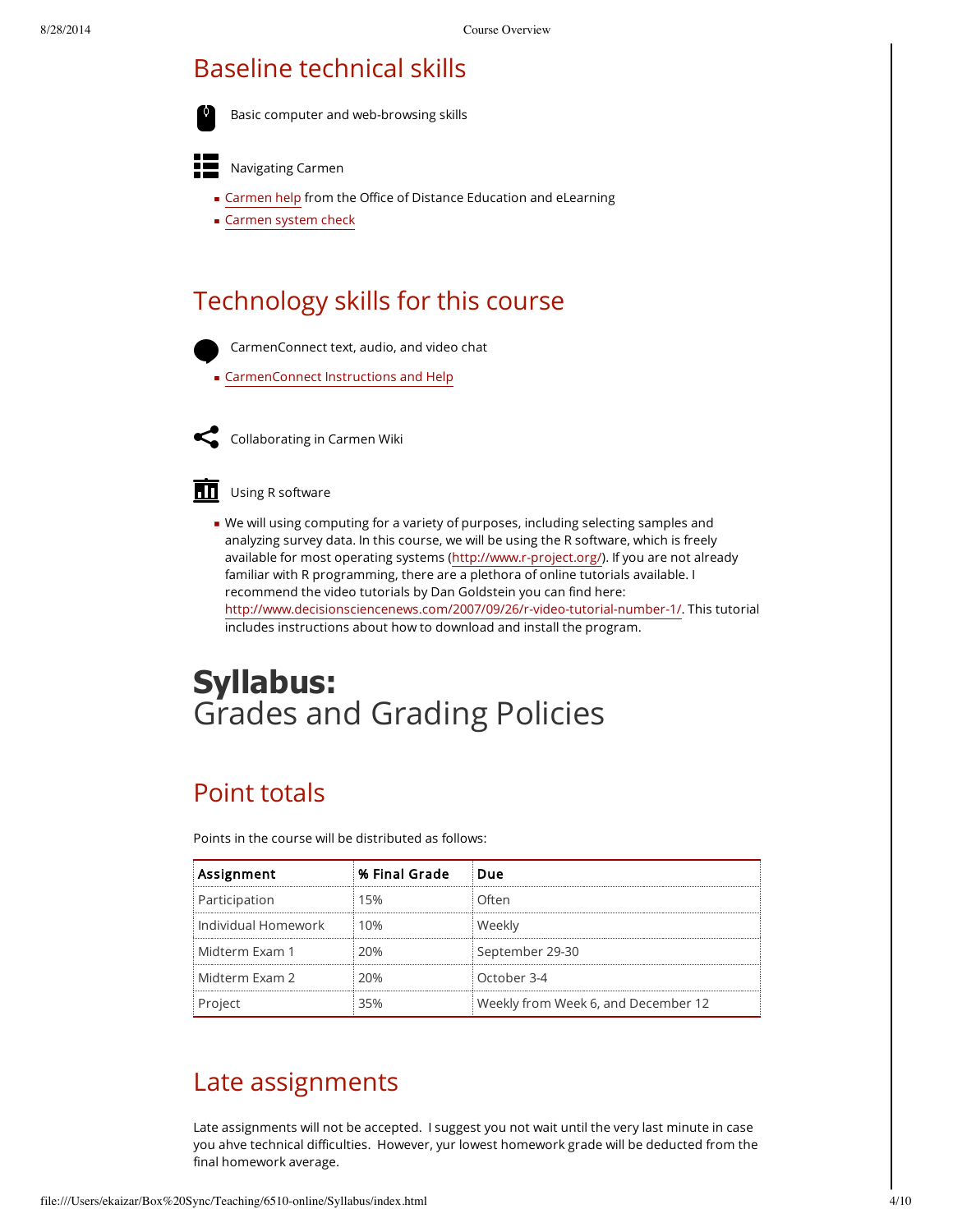### Grading scale

Your final course grade will be based on the percentage earned, according to the standard OSU grading scheme:

| Percentage                                | <b>Letter Grade</b> |
|-------------------------------------------|---------------------|
| 93-100%                                   | Α                   |
| 90-92%                                    | $A-$                |
| 87-89%                                    | $B+$                |
| 83-86%                                    | B                   |
| 80-82%<br>------------------------------- | $B -$               |
| 77-79%                                    | $C+$                |
| 73-76%                                    | $\subset$           |
| 70-72%                                    | $\subset$           |
| 67-69%                                    | $D+$                |
| 60-66%                                    | D                   |
| Less than 60%                             | Е                   |

To see your grades at any time during the course, click **Grades** in the navigation bar.

#### Faculty response time

I am providing the following list to give you an idea of my intended availability throughout the course.

(Remember that you can call **614688HELP** at any time if you have a technical problem.)

#### GRADING AND FEEDBACK

For homework assignments, you can generally expect feedback within 5 week days. For group project assignments, you can generally expect feedback within 2 week days.

#### E- M A I L

I will generally reply to e-mails within 24 hours.

#### DISCUSSION BOARD

I will generally check and reply to messages in the discussion boards every 36 hours.

## **Syllabus:** Participation and Communication

### Participation requirements

Because this is an distance-education course, your attendance is based on your online activity and participation. The following is a summary of everyone's expected participation:

**Participating in discussion forums**: 4+ TIMES PER WEEK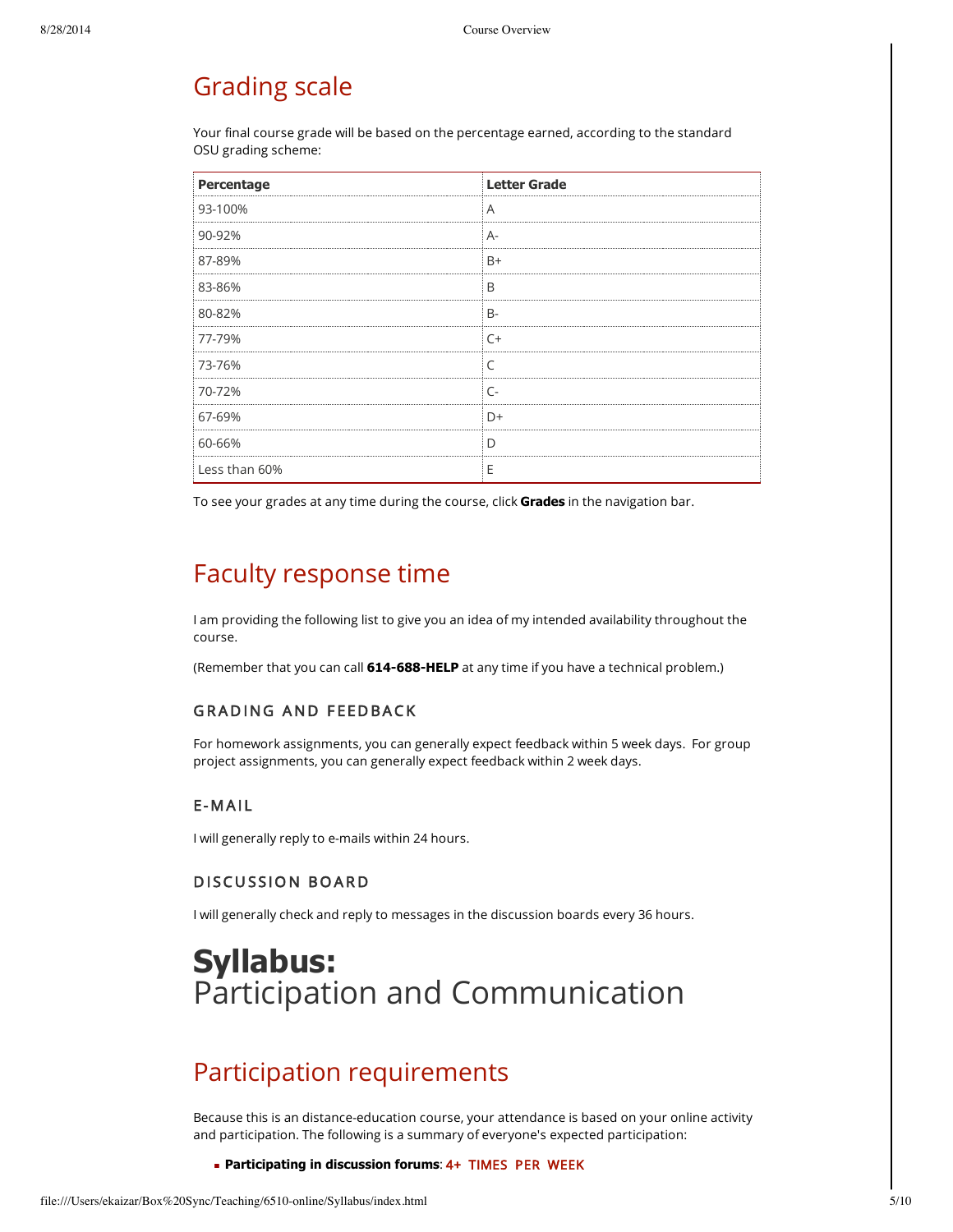As participation, each week you can expect to post at least four times as part of our substantive class discussion on the week's activities and topics. Instructions for this participation will be given in the course content for that week. See the grading rubric for discussion posts, which are part of your final grade. Each week's [participation](file:///d2l/lp/rubrics/edit.d2l?rubricId=6177&ou=11256428) is weighted almost equally. No participation grades are "dropped" from the final grade calculation.

#### **Office hours and live sessions**: OPTIONAL OR FLEXIBLE

All live, scheduled events for the course, including my office hours, are optional. For live presentations, I will provide a recording that you can watch later. If you are required to discuss an assignment with me, please contact me if you need a time outside my scheduled office hours.

### Discussion and communication guidelines

The following are my expectations for how we should communicate as a class. Above all, please remember to be respectful and thoughtful. See the OSU Online guidelines for online discussions for more [information.](http://odee.osu.edu/)

- **Writing style**: While there is no need to participate in class discussions as if you were writing a research paper, you should remember to write using good grammar, spelling, and punctuation. Informality (including an occasional emoticon) is fine for non-academic topics.
- **Tone and civility**: Let's maintain a supportive learning community where everyone feels safe--and where people can disagree amicably. Remember that sarcasm doesn't always come across online.
- **Citing your sources**: When we have academic discussions, please cite your sources to back up what you say. (For the textbook or other course materials, list at least the title and page numbers. For online sources, include a link.)
- **Backing up your work**: Consider composing your academic posts in a word processor, where you can save your work, and then copying into the Carmen discussion.

## **Syllabus:** Individual Homework

Individual homework assignments will be due weekly (exact dates noted on Carmen) and consist of a small number of exercises, short answer questions, and short data analyses. The length of these assignments will be inversely related to the weekly requirements for the class project, as described in the project section of Carmen. Each assignment is weighted equally, regardless of length.

You should submit your homework via the provided Carmen dropboxes by 5:00pm on the due date. Submissions should be in .pdf format. NO late homework will be accepted.

While the main purpose of homework is to be sure you understand the concepts and practice the techniques, homework will also be graded. It is your job to make your homework easy to grade. Raw computer output is unacceptable; all computer output must be edited and annotated. Graphs and plots must be clearly labeled and discussed in the text of the homework. Problems that are out of order or with parts not clearly identified may not receive full credit.

Homework you submit should be your own and should demonstrate your personal understanding of the problems, although I encourage you to work together in solving the problems. Feel free to ask me for help after you have made an attempt to solve the problems.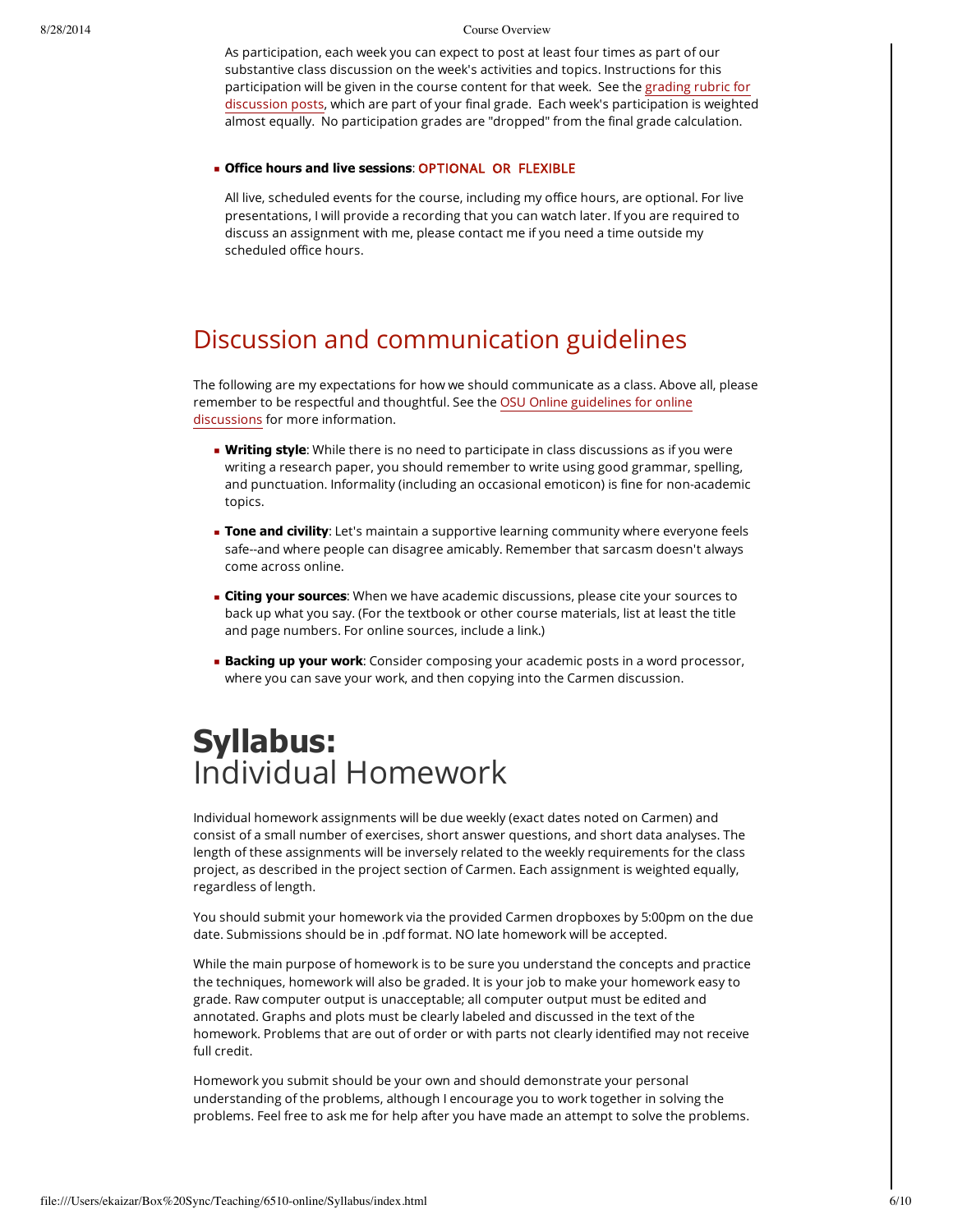# **Syllabus:** Exams

There will be two exams for this course. Both are closed book and closed notes. You may use a single 8.5 x 11in sheet of notes for the first exam and two sheets of notes for the second exam. You may also use a calculator, but no use of cell phones or other communication devices will be allowed. Each exam must be completed during a one-hour period within the dates noted below. For each exam, one on-campus exam period will be proctored by the instructor.

Alternatively, students may take their exams remotely at a pre-approved proctoring site. The Ohio State University (OSU) Testing Center (<http://registrar.osu.edu/testing/>) is an acceptable proctoring site, and offers appointments Monday-Friday 8am – 5pm. Most other institutions (e.g., Columbus State Community College or Franklin University) also offer proctoring for a fee. Students must pre-arrange proctoring site testing with both the instructor and proctoring site at least three weeks before the first available exam time.

|                                          | Midterm Exam 1                 | <b>Midterm Exam 2</b>     |
|------------------------------------------|--------------------------------|---------------------------|
| <b>Exam Dates</b>                        | September 29-30                | November 3-4              |
| <b>On Campus</b><br><b>Proctoring</b>    | September 29<br>$5:00-6:00$ pm | November 3<br>5:00-6:00pm |
| Remote<br>Arrangement<br><b>Deadline</b> | September 8                    | October 13                |

## **Syllabus:** Project

#### **Overview**

To solidify the concepts covered in class, you (as part of a small group) will design and conduct a high quality survey, analyze the resulting data in a statistically sound manner, and present your results via a virtual poster and a written report.

I am asking you to complete this project in small groups for several reasons. First, and perhaps least important, the project is too large for an individual to complete on their own. Second, I hope that you will learn from each other as you discuss various choices you must make to complete the project. Third, statistics doesn't happen in a vacuum. Working as a part of a team is an essential skill that this project will help you develop. Fourth, the broad array of learning and retention benefits that result from collaborative work is well documented. If you want to discuss the pedagogy of group-based education, I would be happy to!

You are free to divvy up the project work in any way your group would like to, with the exception that all members must be involved in developing the project sampling plan and analyzing the data, and all members must read and approve the final report before submission. (Details of these parts car in the Project section of the Content area in Carmen.) That is, all members of the group must be involved in the project in some way from start to finish. If you would like assistance with any aspect of your project, please contact the instructor via email to set up a meeting.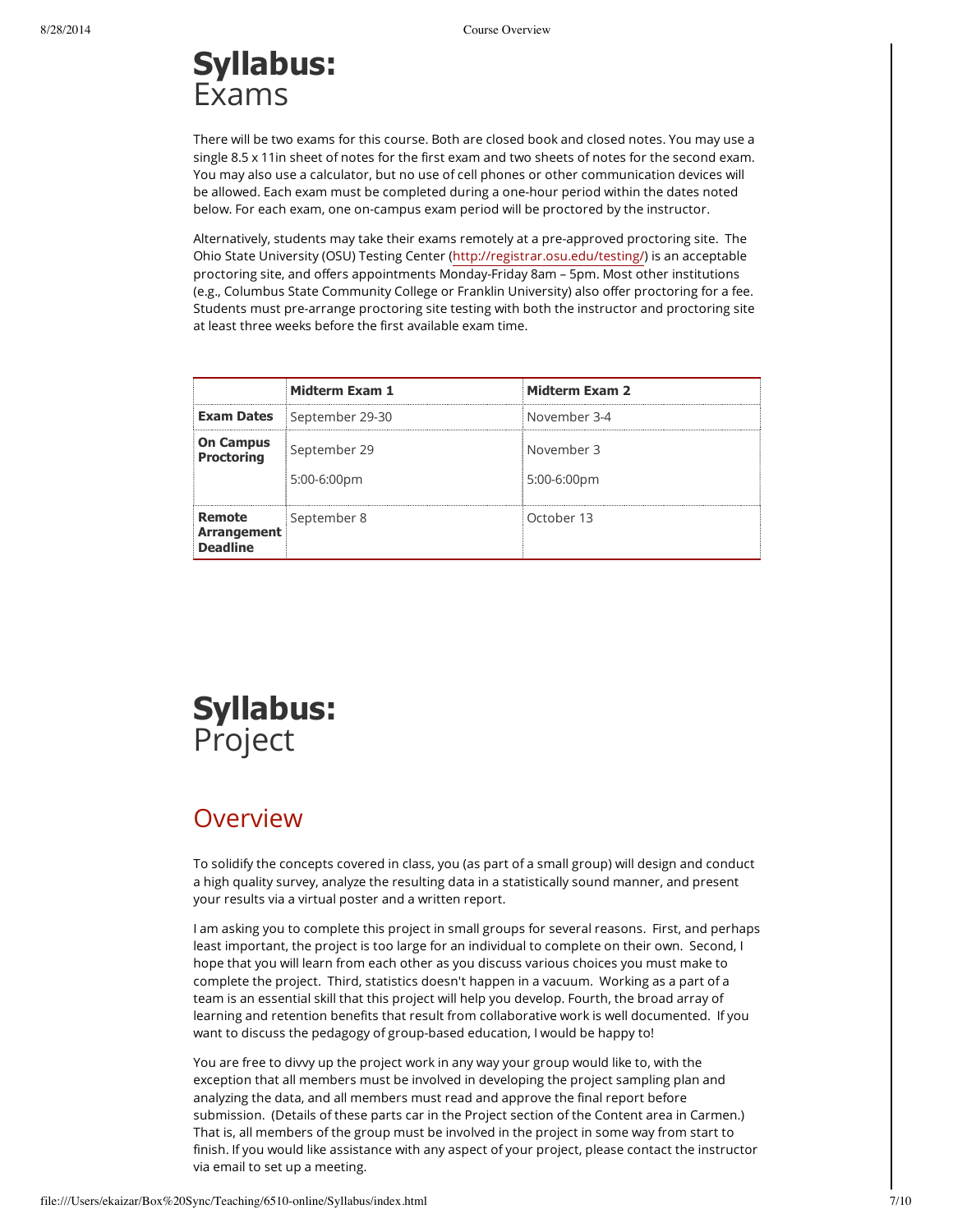I realize that working as part of a group may not come naturally to many of you, especially in a distance education course. Here are some resources that you might find helpful:

- Group Skills [Development](http://citl.indiana.edu/misc_pages/groupSkills.php) Pledge, by Middendorf and Dormant.
- Working in Groups: A Note to Faculty and a Quick Guide for [Students,](http://isites.harvard.edu/fs/html/icb.topic58474/wigintro.html) by Ellen Sarkisian
- Tips for [Participating](https://www.wpi.edu/Academics/ATC/Collaboratory/Teaching/onlinegrouptips.pdf) in Group Work Online (from WPI obviously the "myWPI Virtual Classroom" is not available to you.)

#### Communication

Once groups are assigned in the first week of class, I will provide a private Carmen Discussion board for each group to use to communicate. In addition, you are welcome to use CarmenConnect. However, feel free to communicate by any means that the group decides is most effective.

## Weekly Progress Reports

To keep you on track in your project development, beginning in the sixth week of the course, you must submit progress reports.

- Due Dates: Reports are due by **5:00 pm** on the due date (typically Monday).
- **Submission: Reports should be electronically submitted to the corresponding Carmen** drop-box. Only one report should be submitted per group.
- Format: Reports must be in .pdf format. MS Word documents do not retain their formatting across platforms, and so I may not be able to read what you had intended in a Word document. If you need help creating .pdf documents, please contact me.
- More format: Each progress report should include the names of all the project participants at the top of the first page.
- Content: The information I expect to be in these reports (and resulting expectations regarding the overall project) is described in detail in each assignment in the project section of the Content area on Carmen.
- Resubmission: Because each of these steps must be completed for a successful project, you will be asked to resubmit any unacceptable progress reports. The due date of a resubmission will be communicated at the time of the request. The grade received for that report may be affected by the resubmission.

#### Assessment

The project comprises 35% of your final grade. The interim reports will make up a total of 10%, the poster presentation in week 14 will make up 5%, and the final report will make up the remaining 20% of your final grade.

## **Syllabus:** Academic Integrity

### Integrity in this online course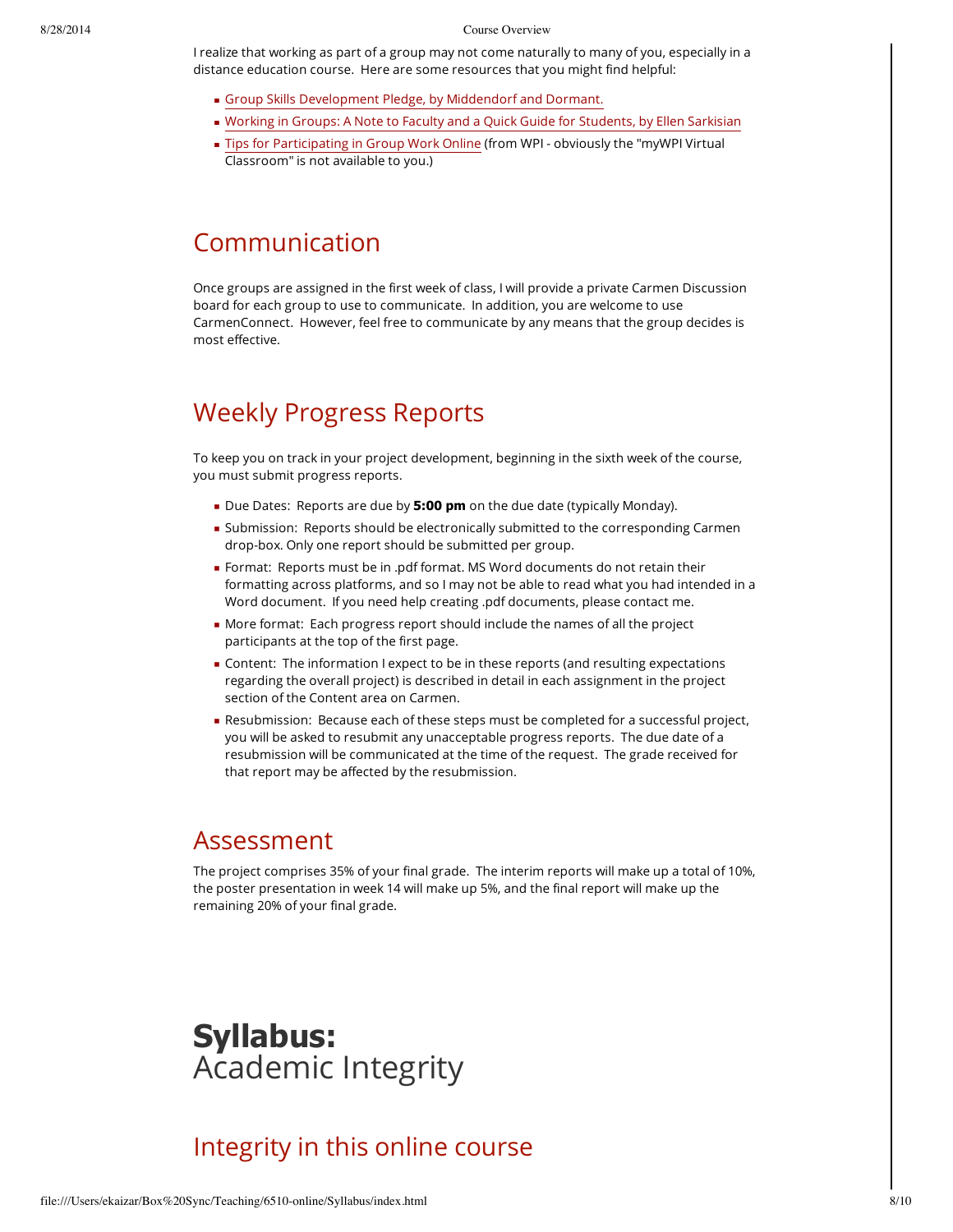**Exams**. You must complete the midterm exams yourself, without any external help or communication.

**Written assignments**. Your written assignments, including discussion posts, should be your own original work. In formal assignments, you should formally cite the ideas and words of your research sources. You are encouraged to ask a trusted person to proofread your assignments before you turn them in--but no one else should revise or rewrite your work.

**Reusing past work**. In general, you are prohibited in university courses from turning in work from a past class to your current class, even if you modify it. If you want to build on past research or revisit a topic you've explored in previous courses, please discuss the situation with me.

**Falsifying research or results**. All research you will conduct in this course is intended to be a learning experience; you should never feel tempted to make your results or your research look more successful than it was. The course evaluation emphasizes the methodological choices over the actual results.

**Collaboration and informal peer-review**. The course includes many opportunities for formal collaboration with your classmates. Study groups and peer-review are encouraged, but you should only turn in work that is yours. If you're unsure about a particular situation, please feel free just to ask ahead of time.

**Group projects**. This course includes group projects, which can be stressful for students when it comes to dividing work, taking credit, and receiving grades and feedback. I have attempted to make the guidelines for group work as clear as possible for each activity and assignment, but please let me know if your group is struggling.

#### Ohio State's academic integrity policy

Cheating, plagiarism and other forms of academic dishonesty will not be tolerated. It is the responsibility of the Committee on Academic Misconduct to investigate or establish procedures for the investigation of all reported cases of student academic misconduct. The term "academic misconduct" includes all forms of student academic misconduct wherever committed; illustrated by, but not limited to, cases of plagiarism and dishonest practices in connection with examinations. The instructor will report all instances of alleged academic misconduct to the committee (Faculty Rule 3335-5-487). For additional information, see the Code of Student Conduct: <http://studentlife.osu.edu/csc/>.

If you have any questions about the above policy or what constitutes academic misconduct in this course, please contact me.

Other sources of information on academic misconduct (integrity) to which you can refer include:

- **The Committee on Academic Misconduct web pages [\(COAM](http://oaa.osu.edu/coam.html) Home)**
- Ten [Suggestions](http://oaa.osu.edu/coamtensuggestions.html) for Preserving Academic Integrity (Ten Suggestions)

# **Syllabus:** Accessibility and Support

#### Requesting accommodations

Any student who feels s/he may need an accommodation based on the impact of a disability should contact me privately to discuss your specific needs. In addition, please contact the Office for Disability Services to register any documented disabilities. Students with disabilities that have been certified by the Office for Disability Services will be appropriately accommodated and